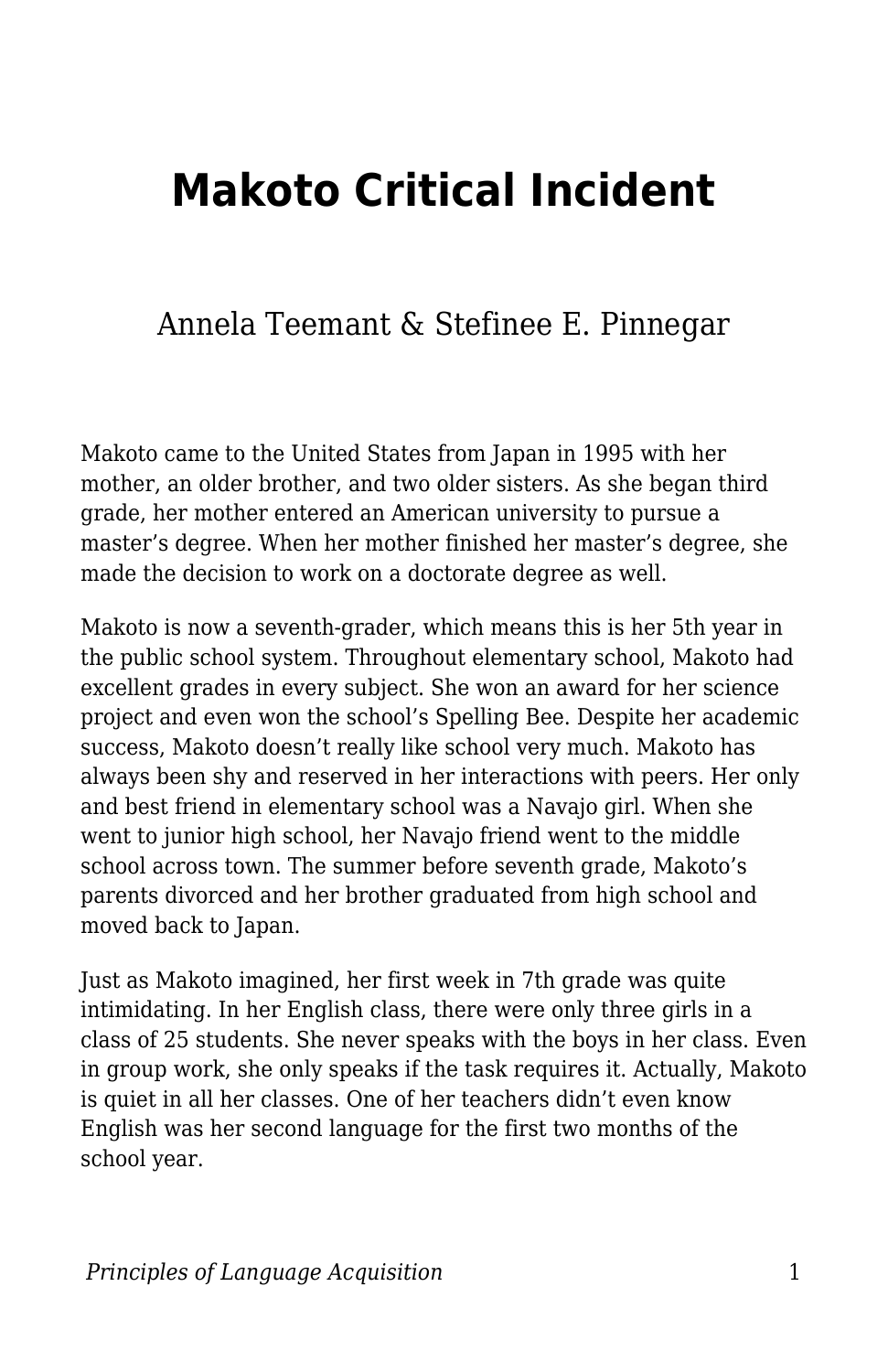As the youngest child, Makoto relies on her two older sisters in many ways. Her sisters enjoy speaking a fun mixture of English and Japanese with Makoto at home. According to her sisters, Makoto sounds American, acts American, and needs lots of help with her Japanese. If you were to ask Makoto is she feels American or Japanese, she would tell you without hesitation, "I'm Japanese. I'm not American."

When Makoto isn't hanging out with her sisters after school or doing homework, she is logged onto the internet emailing the Japanese friends she left behind years ago. She doesn't really write with Japanese characters well, but she does her best, and her friends figure things out. With these Japanese friends, she shares that she loves basketball, misses Japanese music, and begs to be kept up-todate on Japanese pop culture. She imagines going back to Japan to live one day with her brother and father, but her mother confides that Makoto could never reenter the Japanese schooling system. In Japan, she has lost the chance to attend a Japanese college.

Her English teacher surprised her the other day. He gave the class a homework assignment to write a paper on things you like to do with friends. She sat down to write, but her mother soon found her in tears. She cried, "I don't have any friends! What am I going to write about?" With much coaching and consoling from her mother, she finally wrote a few paragraphs about the email friends she corresponds with in Japan. The paper was much shorter than the teacher required.

## **Source:**

BYU-Public School Partnership Inclusive Pedagogy Summer Institute